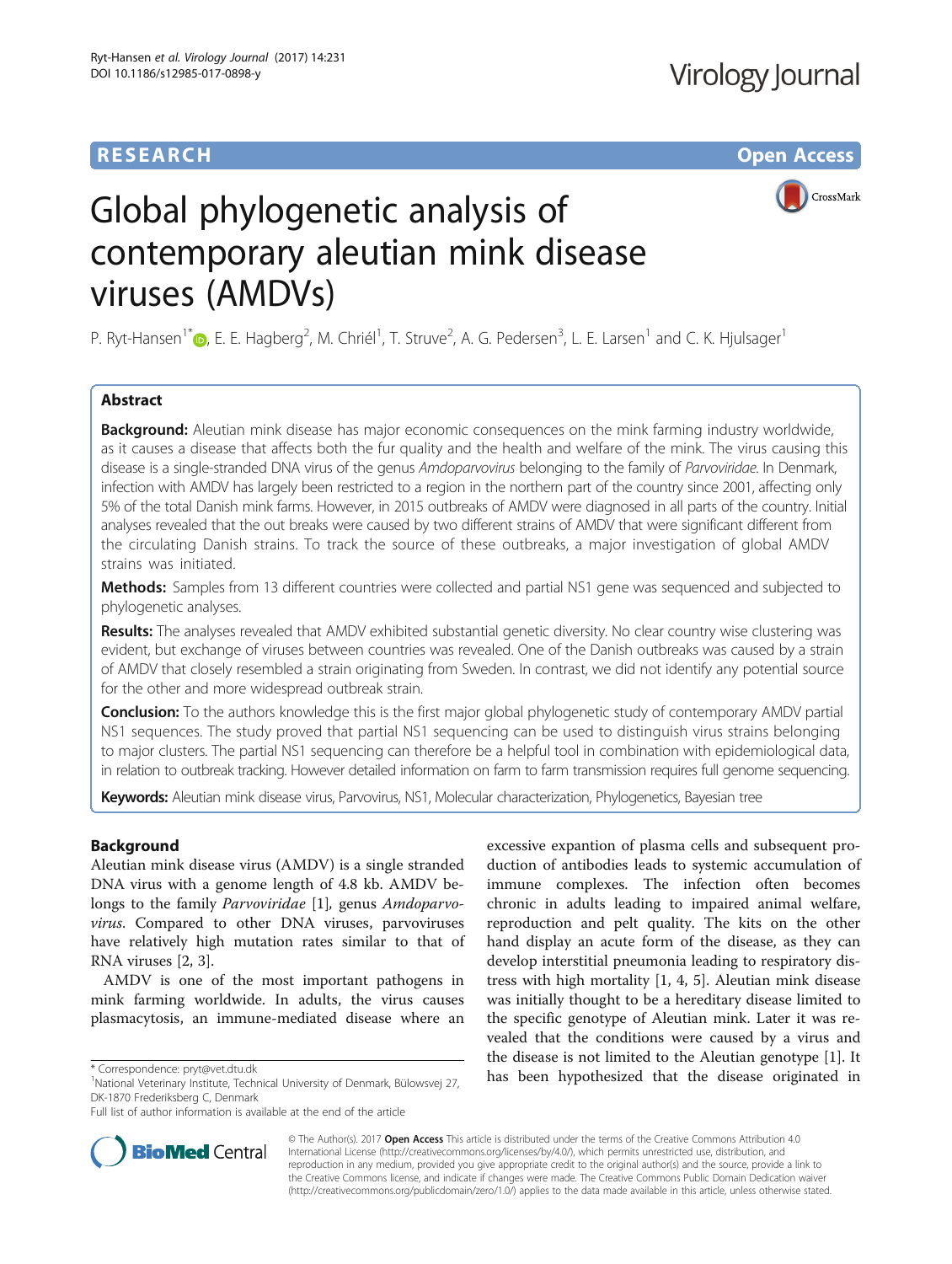North America, and spread to Europe when American mink were imported in the1920–1930s [\[6](#page-5-0), [7](#page-5-0)].

Aleutian mink disease is enzootic in most countries, and only Iceland has been successful in eradicating the virus from farmed mink [[8\]](#page-5-0). In 1976, Denmark initiated a voluntary control program and in 1999 legislation was implemented to make all farms test their breeders for the purpose of establishing the disease status of the farm. This eradication program resulted in only 5% of Danish farms being positive for AMDV in 2001, with all positive farms being restricted to one specific region in the northern part of the Jutland peninsula. The circulating viruses in this part of the country all show a very high degree of sequence homology and are referred to as the Saeby strain [\[9](#page-5-0)]. Another distinct strain of AMDV was discovered to be circulating in the wild minks of Bornholm, but it has so far stayed restricted to the island [[10\]](#page-5-0). In 2015, however, outbreaks of AMDV appeared affecting all regions of Denmark with unknown source.

The partial NS1 sequencing of viruses from this outbreak revealed that the outbreaks were caused by two distinct viral strains, which clearly deviated from all viruses involved in previously known outbreaks in Denmark [[11\]](#page-5-0). Furthermore, there was only limited nucleotide sequence homology to any AMDV sequences in GenBank. Specifically, the partial NS1 sequences showed the presence of two new virus clusters; one named the Zealand cluster, as the viruses were all from farms located on Zealand, and the other named the "Holstebro" cluster containing viruses isolated from farms in both Jutland and Funen and with index case from the town Holstebro [\[11](#page-5-0)]. In order to investigate the possible origin of these new Danish outbreaks we collected AMDV strains from other countries with commercial mink production. The partial NS1 gene was sequenced and subjected to phylogenetical analysis. The PCR targeting the NS1 gene was chosen since it was an already established method that proved robust and allowed us to obtain sequences fast, which was crucial in an outbreak situation. Furthermore the majority of previous studies within the field have used the same method which allowed for comparison with sequences generated in earlier studies [\[9](#page-5-0)–[12](#page-5-0)].

#### Methods

# Samples

Veterinarians and farmers in countries with mink production were encouraged to contribute with samples for the project. The aim was to sample 10 farms from each country. The animals were chosen by the veterinarian or the farmer based on clinical signs. Mink carcasses or blood and spleen samples were submitted to the Danish National Veterinary Institute. In total, more than 525 animals were sampled from 13 countries: Canada, Denmark, Finland, Greece, the Netherlands, Iceland, Italy, Latvia, Lithuania, Poland, Sweden, Spain and USA. All samples were obtained with the farmer's consent, and donated to the project for research. An overview of samples received and sequenced from each country is presented in Table 1. A blood sample from the heart and spleen were collected from each carcass. In addition, blood, spleen and mesenteric lymph node samples from Danish mink farms were supplied by Kopenhagen Fur. From each farm, five animals were tested by PCR, and up to three positive samples from each farm were sequenced. All blood samples were tested for AMDV antibodies using ELISA [[13](#page-5-0)] and counterimmunoelectrophoresis at Kopenhagen Diagnostics (Kopenhagen Fur, Glostrup, Denmark). Samples from 5 farmed and one wild Danish mink in addition to one Norwegian farmed mink submitted for routine diagnostic examination at the National Veterinary Institute during 2015–2016 were also included in the study.

#### DNA extraction, PCR and sequencing

Total DNA was extracted using the QIAmp®DNA Mini Kit with the Standard version 1 protocol automated on the QIAcube (Qiagen, Copenhagen, Denmark). PCR and Sanger sequencing was carried out as previously described [[11](#page-5-0)]. The sequences names were tagged "f" or "w" to indicate if the mink was farmed or wild respectively, and included the country and region of sampling, and the sampling date as follows: AMDV\_mink-f/w\_Country\_unique identifier\_sampling date. Samples from the routine diagnostics were named with prefix "Diag".

## Sequencing and phylogenetic analyses

The nucleotide sequences were analyzed with CLC main workbench version 7.5 (<https://www.clcbio.com>, QIAGEN, Aarhus, Denmark). For each sample, sequence chromatogram files resulting from the forward and reverse primers were contiged and manually

|  | Table 1 Overview of the samples included in the study |  |  |  |  |  |  |
|--|-------------------------------------------------------|--|--|--|--|--|--|
|--|-------------------------------------------------------|--|--|--|--|--|--|

| Country:        | No. of sampled<br>animals: | No. of sampled<br>farms: | No. of obtained<br>sequences: |
|-----------------|----------------------------|--------------------------|-------------------------------|
| Poland          | 42                         | 8                        | 23                            |
| Lithuania       | 12                         | 3                        | 8                             |
| Finland         | 62                         | 13                       | 38                            |
| Latvia          | 5                          | 1                        | 3                             |
| USA             | 24                         | 6                        | 16                            |
| Canada          | 50                         | 11                       | 29                            |
| The Netherlands | 60                         | 12                       | 36                            |
| Italy           | 25                         | 5                        | 13                            |
| Greece          | 40                         | 9                        | 22                            |
| Iceland         | 16                         | 0                        | $\overline{4}$                |
| Sweden          | 34                         | 7                        | 21                            |
| Denmark         | 162                        | 73                       | 137                           |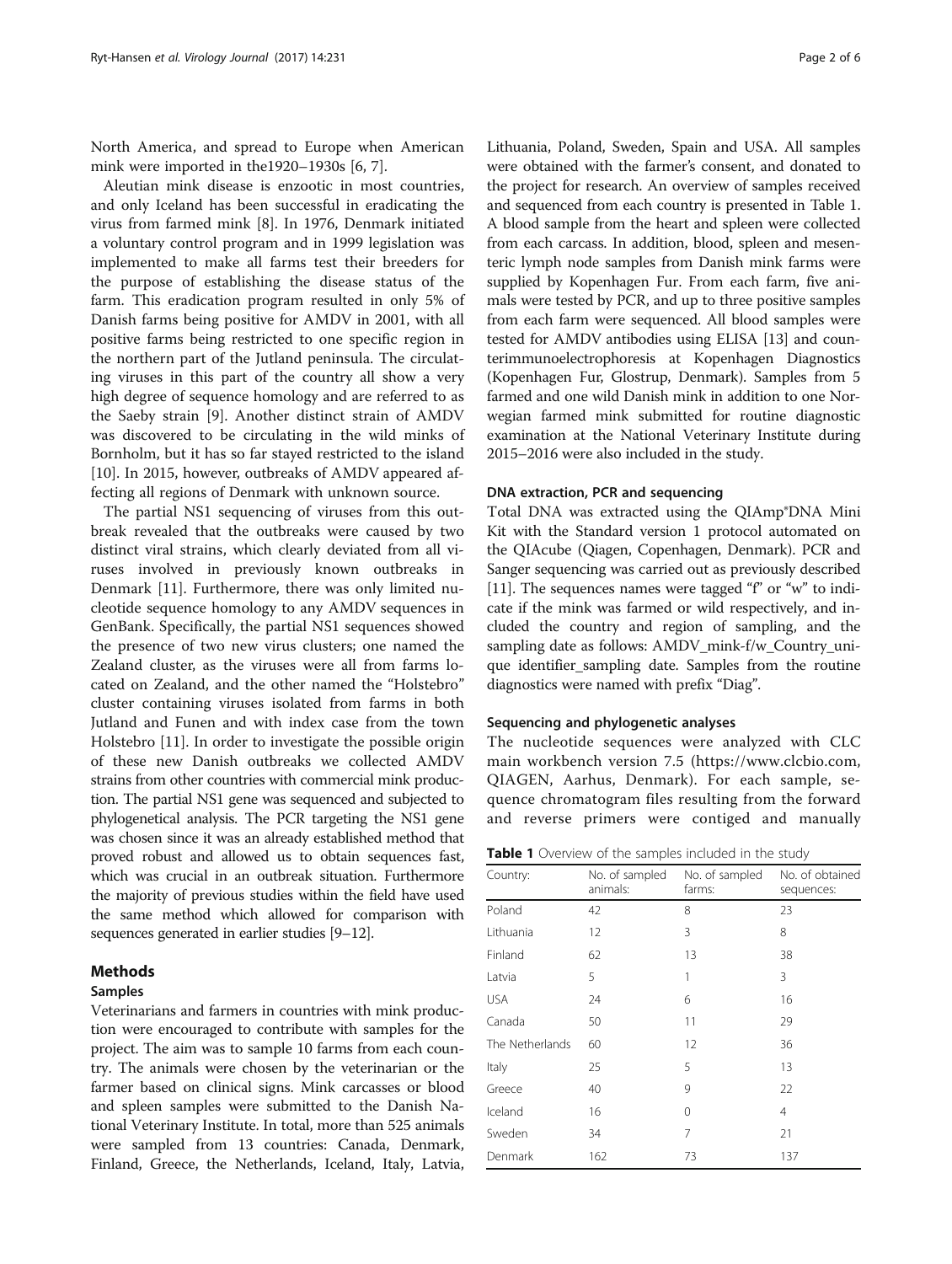<span id="page-2-0"></span>proof-read. The primer binding regions [\[14\]](#page-5-0) were trimmed off to generate 328 bp consensus sequences from each sample. Consensus sequences were aligned at the nucleotide level with existing partial NS1 sequences in GenBank NCBI retrieved in June 2016, using the "MUSCLE" multiple alignment algorithm implemented in CLC. Initially an alignment of all AMDV partial NS1 gene sequences available in Gen-Bank was created, and then representative sequences of each cluster was included in the final alignment. This reduction was done merely to reduce the number of reference sequences in the final tree to facilitate interpretation of the tree. The percentage sequence identity and number of nucleotide differences among pairs of sequences was determined using the "pairwise comparison" functionality implemented in the CLC software. The software jModelTest version 2.1.10 [[15](#page-5-0)] was applied to identify the general time reversible model with gamma-distributed rates  $(GTR + G)$  as the best fitting substitution model. The phylogeny was reconstructed using Bayesian approach with Markov Chain Monte Carlo (MCMC) sampling implemented in MrBayes v.3.2.5 [[16](#page-5-0)]. The analysis was run for 10,000,000 generations with samples drawn every 1000 generations, and convergence was verified by ensuring that two parallel sampling chains converged to similar

posterior distributions. The final tree was visualized and manipulated in FigTree version 1.4 [\(http://tree.](http://tree.bio.ed.ac.uk/software/figtree) [bio.ed.ac.uk/software/figtree/](http://tree.bio.ed.ac.uk/software/figtree)).

# Results

The pairwise sequence identity when comparing the aligned partial NS1 sequences ranged from 78% to 100% corresponding to between 0 and 73 differing nucleotide positions. The phylogenetic tree reconstructed from the partial NS1 alignment is shown in Fig. 1. Further details can be found in the Additional file [1](#page-4-0).

Overall, viral sequences originating from the same country did not cluster together, but tended to be dispersed around the tree while sequences originating from the same farm most often clustered together and had pairwise sequence identities in the range of 96% to 100%. However, some farms exhibited high within farm diversity. For instance the sequences named AMDV\_mink-f\_IT\_2016–6663-3 and AMDV\_minkf\_IT\_2016–6663-5 originated from different minks from the same farm at the same time point, but were only 84.8% identical, corresponding to 50 out of 328 differing nucleotide positions.

Strains from the different Danish outbreaks, such as those centered on Saeby and Holstebro formed clearly



Iceland, green: USA, turquois: Finland, blue: The Netherlands, purple: Italy, yellow: Estonia, grey: Latvia, lavender: China, orange: Sweden, pink: Lithuania, red: Canada, dark grey: Spain, aubergine color: Greece and black: Denmark. Single sequences outside clusters are named as mentioned in the text: AMDV\_mink-f/w\_country code\_unique identifier\_sampling date. "f" or "w" indicates if the mink was farmed or wild. Samples from the routine diagnostics were named with prefix "Diag". Sequences from GenBank are named with their accession number and country code as suffix. A detailed tree can be found in the Additional file [1](#page-4-0)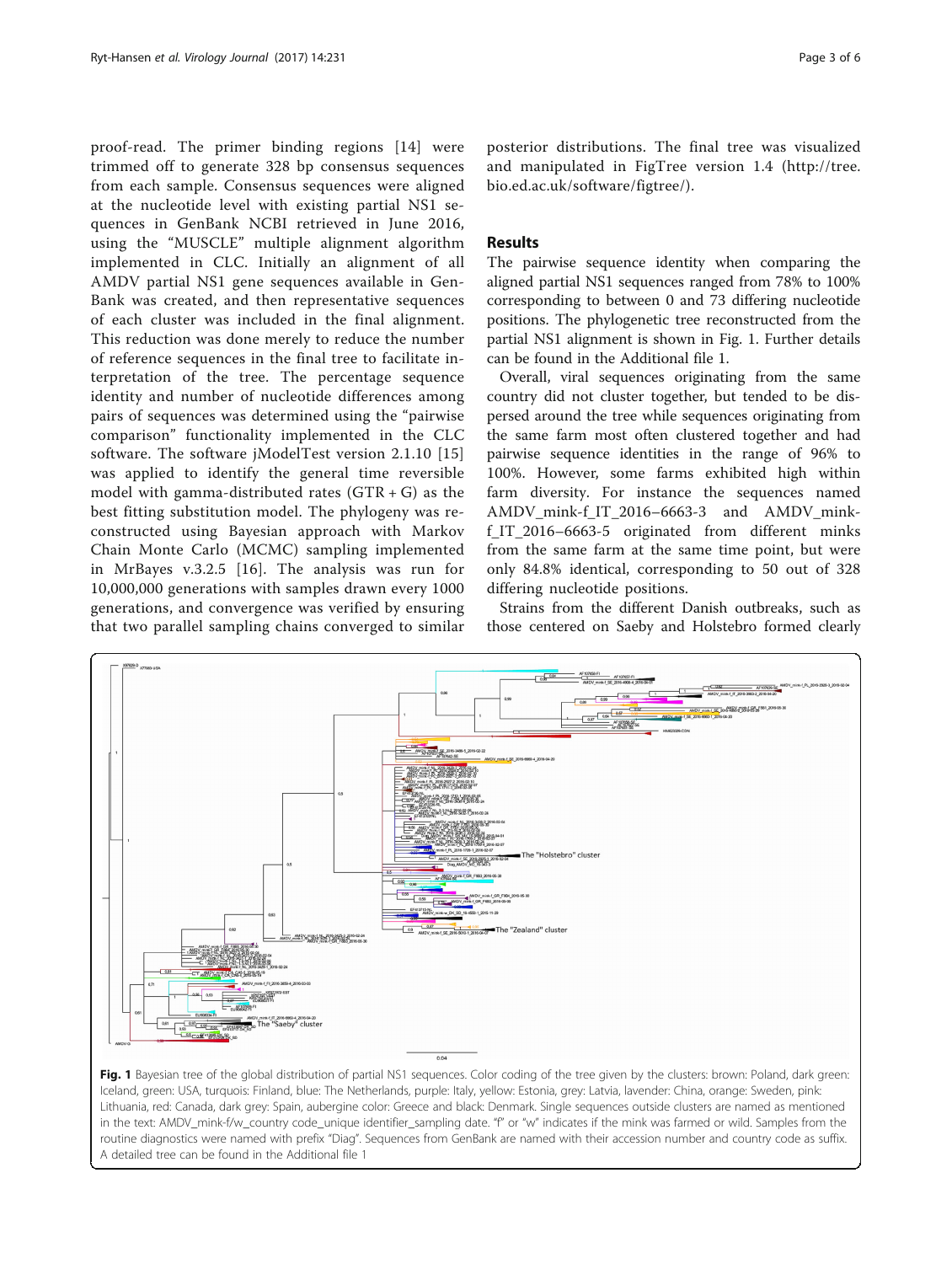delineated clusters in the phylogenetic tree (Fig. [1](#page-2-0)). Within these clusters, there was very low diversity, with pairwise sequence identities ranging from 97% to 100%. However, the diversity between the Danish clusters was considerable, and almost as high as that seen when comparing to unrelated viruses from the other investigated countries, with typical between-cluster pairwise sequence identities in the range of 81% to 92%.

Viruses originating from mink sampled in USA (green) and Canada (red) clustered tightly, with pairwise sequence identities of up to 94%. Two sequences originating from mainland Canada grouped together with sequences obtained from a more recent outbreak in Newfoundland [\[17](#page-5-0)], differing at only 3–7 nucleotide positions (corresponding to sequence identities of 98% - 99%). Interestingly, both the Danish Saeby cluster and the Finnish sequences (turquois) were closely related to the North American sequences (Fig. [1\)](#page-2-0), suggesting a possible recent common ancestor.

Sequences from Lithuania (pink) and Sweden (orange) grouped together (Fig. [1](#page-2-0)) and had sequence identities up to 96%. The majority of Greek sequences (aubergine color) clustered with sequences from the Netherlands (blue), but generally, sequences originating from the Netherlands, Italy (purple), Sweden and Poland (brown) were dispersed over several clusters containing a mixture of sequences from different European countries. Spanish sequences (dark grey) from two different farms clustered closely with 98–100% sequence identity, and the closest foreign match to these were to sequences from Finland, but only with a sequence identity of 93%. The wild mink sequences from Iceland (dark green) were most closely related to Swedish sequences from farmed mink, but with only from 93.3% sequence identity. The sequences that resembled the sequences of Latvia (grey) the most were Danish sequences from the Saeby cluster (pairwise sequence identity up to 96%). Finally, two Swedish sequences were found to be very similar (pairwise identity 98%) to sequences originating from the 2015 Danish outbreak cluster on the island Zealand which is situated geographically close to Sweden.

All sequences from this study are available in GenBank with the accession numbers: MG366604-MG366817.

## **Discussion**

To our knowledge this is the first study of the global diversity of contemporary strains of AMDV. The study showed that partial NS1 sequencing can be used for determining major clusters in AMDV outbreaks. The phylogenetic analysis demonstrated substantial genetic diversity among the sequences collected within each country but also within farms, and confirmed results from previous studies of AMDV diversity based on the partial NS1 gene  $[6, 10-12, 18, 19]$  $[6, 10-12, 18, 19]$  $[6, 10-12, 18, 19]$  $[6, 10-12, 18, 19]$  $[6, 10-12, 18, 19]$  $[6, 10-12, 18, 19]$ . A possible explanation for the high genetic diversity found in the present study could be that many of the countries from which the samples originate do not have a defined eradication strategy and have enzootic circulation of AMDV, which increases the risk of introduction of different strains. The relatively high level of nucleotide diversity observed here is in agreement with the generally high mutation rate seen in Parvoviruses [\[2, 12\]](#page-5-0).

Most viral sequences grouped according to the farm they originated from. However, considerable diversity was also observed within some farms, suggesting multiple introductions of AMDV. This observation is in agreement with a study by Canuti et al. [[17](#page-5-0)] were 42% of the animals examined for AMDV were infected with more than one viral strain. In countries where no eradication or control measures are carried out, viruses may persist on farms for longer timespans and thereby accumulate higher levels of diversity. The high environmental stability of the virus could compound this problem further. It also seems likely that the fast selection of new breeding stocks from the population within a farm drives the viral evolution even further [[17\]](#page-5-0).

The Danish clusters displayed relatively low levels of diversity probably because all the samples originated from contemporary outbreaks, meaning that several animals were sampled around the same period of time and always in connection with outbreaks. This pattern of low diversity also suggested that a single source was the cause of each of the different Danish outbreaks (Saeby, Holstebro and Zeeland, respectively). The diversity among strains from the three Danish clusters cannot be explained by genetic drift and therefore it is obvious that distinct viral strains caused each of these outbreaks [\[11](#page-5-0)]. Samples from the other countries included in this study did not originate from outbreaks but were collected from farms having persistently AMDV infected mink and thus exhibited more diversity. This study furthermore indicated that it might be possible to identify transport of virus between countries. For instance, sequences from Finnish mink clustered close to the North American sequences, in agreement with the idea that Finnish minks were probably initially imported from USA and Canada [\[18\]](#page-5-0). Our results also indicated movement of viral strains between Greece and the Netherlands and between Lithuania and Sweden – most likely due to trade of live animals. Furthermore, sequences from American mink clustered close to the Danish Saeby strain, which might be explained by the purchase of live mink from USA in the eighties. The AMDV status of the farms and the mink imported at that time were often not known, and shortly after importing these animals, several farms were found positive for AMDV. Similarly, Canadian sequences were closely related to both the American and Saeby cluster strains, an observation which also can be explained by trade of mink from either USA or Denmark to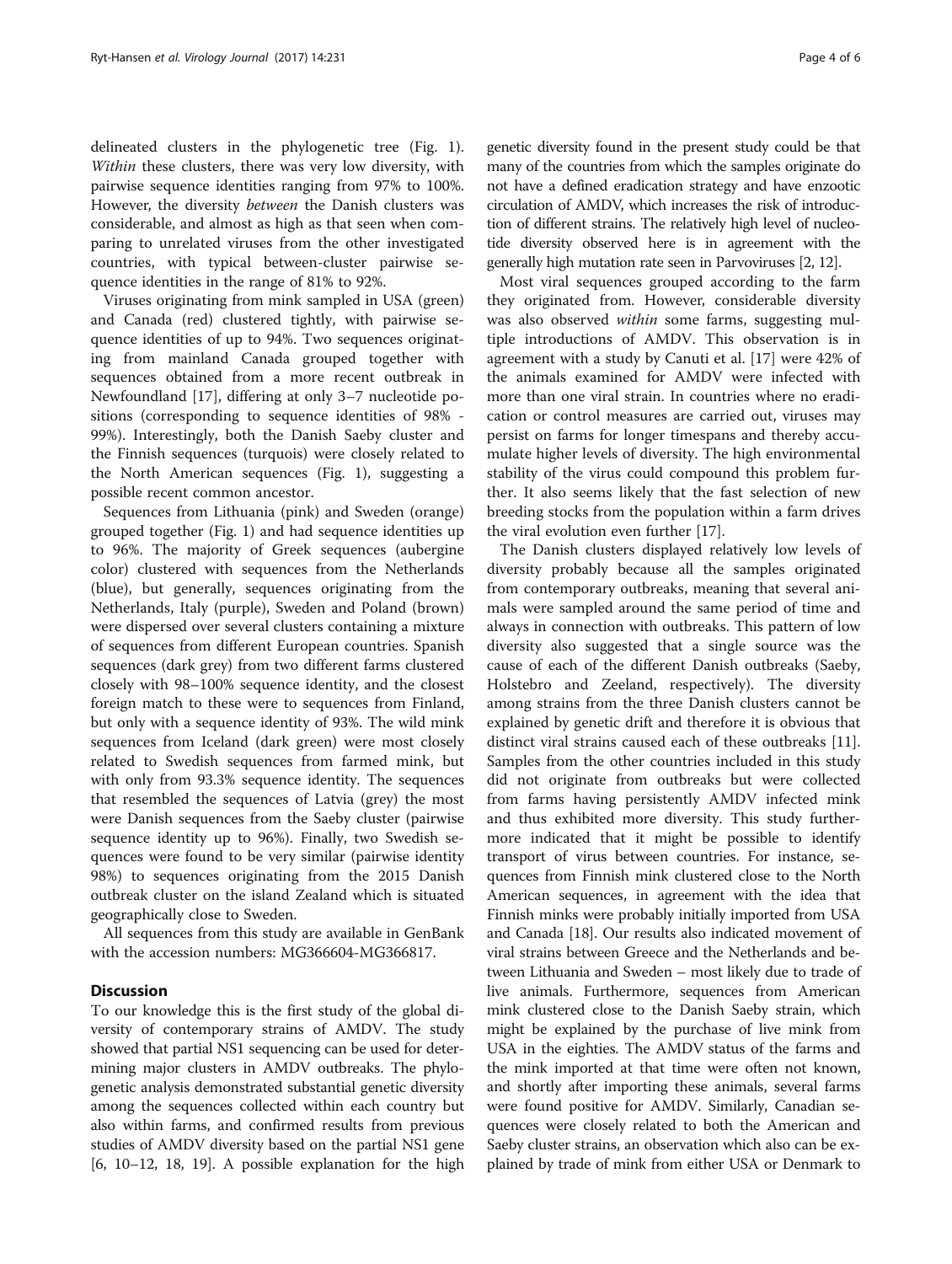<span id="page-4-0"></span>Canada (Mariann Chriél, personal communication). Unfortunately, there were no farm records available to confirm this.

Of particular interest with respect to the recent Danish outbreaks is that that two sequences from a Swedish farm were closely related to viruses from the outbreak on the Danish island Zealand. The pairwise sequence identity equaled that within the Danish Sæby and Holstebro outbreak clusters, thereby indicating the Zealand outbreak could have an epidemiologic link to Sweden. Zealand had been free of AMDV from 1998 to 2015. Since AMDV is a highly resistant virus it is likely that virus can be transferred between mink farms by trade of live, subclinically infected mink, aerosols between adjacent farms, or through passive transmission with persons, wild life or shared farm equipment [\[5, 20](#page-5-0)–[22\]](#page-5-0).

The sequences originating from the Holstebro outbreak were not closely related to any of the other sequences included in this study and due to their high pairwise sequence identity it was not possible to infer the relationship between them. Thus, the phylogenetic analyses could not provide any additional information on the source of this recent outbreak. The epidemiological data suggested a feed-borne source of the outbreak [\[11](#page-5-0)] and the hypothesis was that one of the feed ingredients was contaminated with AMDV originating from the country where the product was processed. Since a limited number samples were analyzed from each country, it cannot be ruled out that the strains responsible for the outbreak originated from countries included in the study in that most countries have a number of different AMDV strains circulating.

Another possible route through which new strains of AMDV could be introduced in Denmark is via AMDV infected wild mink entering the feed producer's production facilities or feed silos on farms. Only one wild mink from Denmark and sixteen from Iceland were sampled in this study. The viral sequence obtained from the Danish wild mink was very different from the other known AMDV strains in Denmark, suggesting that the wild population is not the source of the AMDV strains circulating in farmed animals. However, more extensive sampling of the Danish wild mink population would be necessary to more conclusively determine whether the wild mink population acts as a reservoir of AMDV. It should be noted that in addition to mink other members of the mustelid species can also be infected with AMDV [[23\]](#page-5-0) and that they may thereby pose a threat for the farmed mink, and it could therefore be relevant to sample other species as well [[18, 19](#page-5-0), [23](#page-5-0)]. Finally, migration of wild mink between Denmark and Germany could also have led to the introduction of new AMDV strains.

Iceland is the only country in the world that has managed completely to eradicate AMDV from mink farms,

although one case of AMDV after the eradication suggested that the virus may still be present in the wild population of mink [[8\]](#page-5-0). In the present study, the sequences obtained from the Icelandic wild mink were most closely related to viruses from Sweden, but the sequence identity was not very high. However, the fact that AMDV was present in the wild mink of Iceland, emphasized the importance of having good biosecurity procedures in place to ensure wild mink from gaining access to farm areas, especially in Iceland and other countries where AMDV is circulating in the wild fauna. Conversely, farmed mink may also act as a reservoir for introduction of AMDV into the wild mink population.

It should be emphasized that the section of the NS1 gene analyzed here represents only 7% of the full genome which has the consequence that the present data set provides limited power to detect differences between individual farms during an outbreak, and to track transmission of virus belonging to the same cluster between farms. In addition to the issue of limited resolution of the phylogeny, a drawback with different partial sequences is that they sometimes result in different and conflicting tree topologies [\[17](#page-5-0), [19\]](#page-5-0). It has however been shown that by sequencing the entire AMDV genome the phylogenetic resolution is increased to a level where transmission routes between farms can be elucidated [[24, 25\]](#page-5-0), however the costs associated with the next generation sequencing (NGS) approach are substantial.

# Conclusion

To the authors knowledge this is the first major study on the global distribution and diversity of AMDV, and these sequence data contribute to a more detailed understanding of the epidemiology of AMDV strains found worldwide. The study revealed that partial NS1 sequencing can be used to distinguish virus strains belonging to major clusters. The clear link between one of the Danish outbreaks and a strain from another country (i.e. Sweden) showed that partial NS1 sequencing can be a useful tool in outbreak tracing, especially in combination with epidemiological data to guide samplings and facilitate interpretation of the phylogenetic analyses. However, it is clear that the additional information from full genome sequencing would allow higher resolution of the phylogenetic analyses.

## Additional file

[Additional file 1:](dx.doi.org/10.1186/s12985-017-0898-y) Global pholygentic tree of AMDVs. (PDF 1920 kb)

#### Abbreviations

AMDV: Aleutian mink disease virus; ELISA: Enzyme-linked immunosorbent assay; NGS: Next generation sequencing; NS1: Nonstructural protein 1; PCR: Polymerase chain reaction